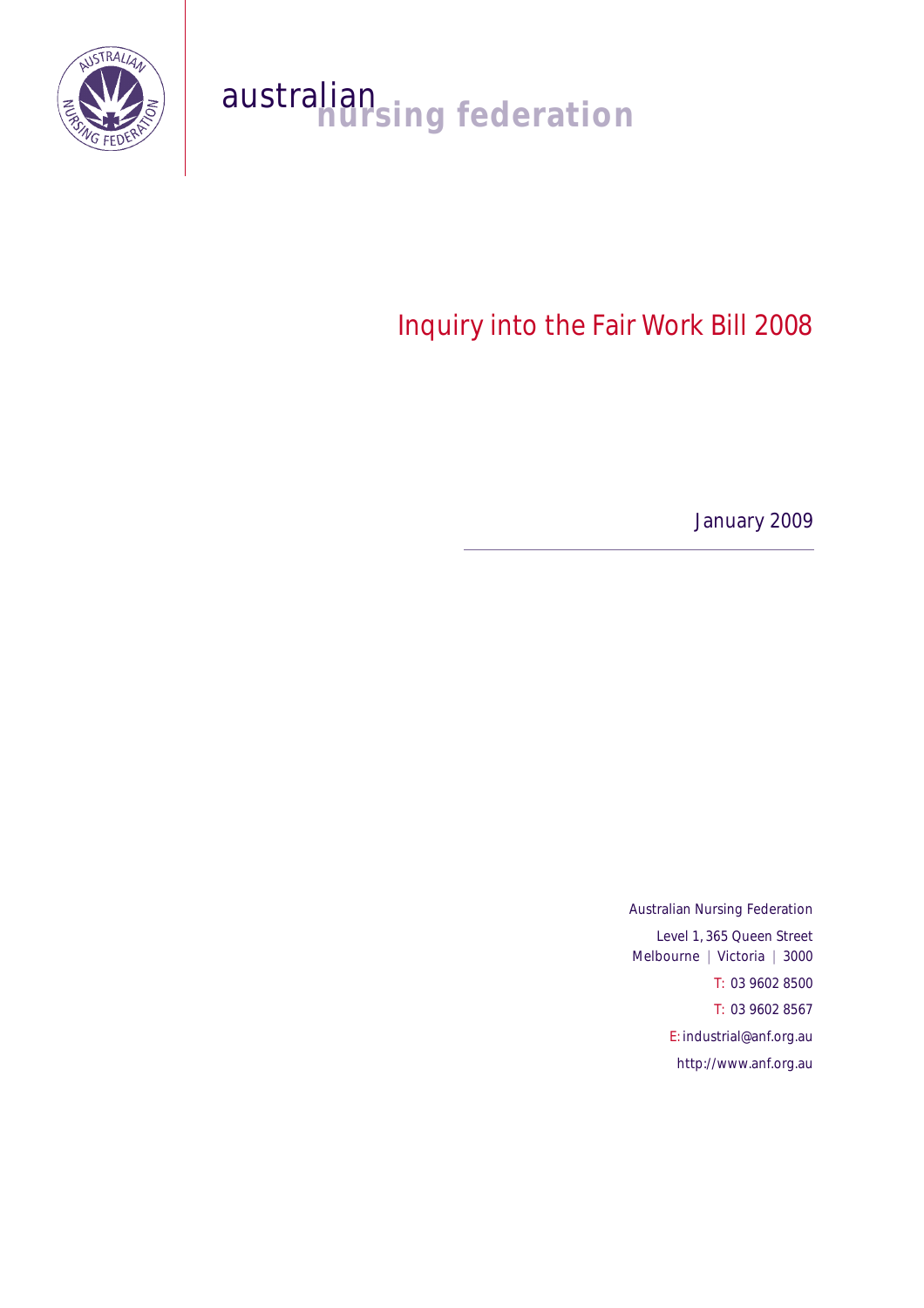#### Introduction

The Australian Nursing Federation (ANF) is the national union for nurses and midwives with Branches in each state and territory in Australia. The ANF is also the largest professional nursing organisation in Australia. The ANF's core business is the industrial and professional representation of nurses and midwives in Australia.

The ANF's 170,000 members are employed in a wide range of enterprises in urban, rural and remote locations in the public, private and aged care sectors, including hospitals, health services, schools, universities, the armed forces, statutory authorities, local government, offshore territories and industries.

The ANF participates in the development of policy in nursing, nursing regulation, health, community services, veteran's affairs, education, training, occupational health and safety, industrial relations, immigration and law reform.

The ANF thanks the committee for the opportunity to make comments in relation to the *Fair Work Bill 2008.*

## General Comments

The ANF supports the general approach of the Bill. The Bill improves on *WorkChoices* in many respects, particularly in relation to bargaining and unfair dismissal, however there are still several aspects which the ANF would like to see improved.

The ANF has had the benefit of reading the submissions of the Queensland Nurses Union (QNU) and the Australian Council of Trade Unions (ACTU). We support and endorse those submissions.

The ANF would welcome the opportunity to appear before the inquiry to give evidence.

### Specific Comments

#### Enterprise Agreements

The ANF welcomes the changes to the bargaining regime, in particular the introduction of good faith bargaining provisions and the provision for low-paid bargaining.

The ANF considers the new provisions will assist in negotiating on behalf of members, especially in relation to employers who would participate in unfair bargaining practices. Unfortunately, some employers have persisted in extracting the most value out of *WorkChoices,* even after the 2007 election. For example, the ANF spent much of 2008 trying to negotiate a union collective agreement to cover nursing employees of McKesson Asia-Pacific Pty Ltd (McKesson), a health call centre operator that employs hundreds of employees around Australia and is a subsidiary of a large American health corporation. McKesson proceeded to develop a new non-union collective agreement, ignoring the wishes of their nurse employees for it to negotiate with the ANF and the fact that nurses in Victoria were already covered by an existing union collective agreement.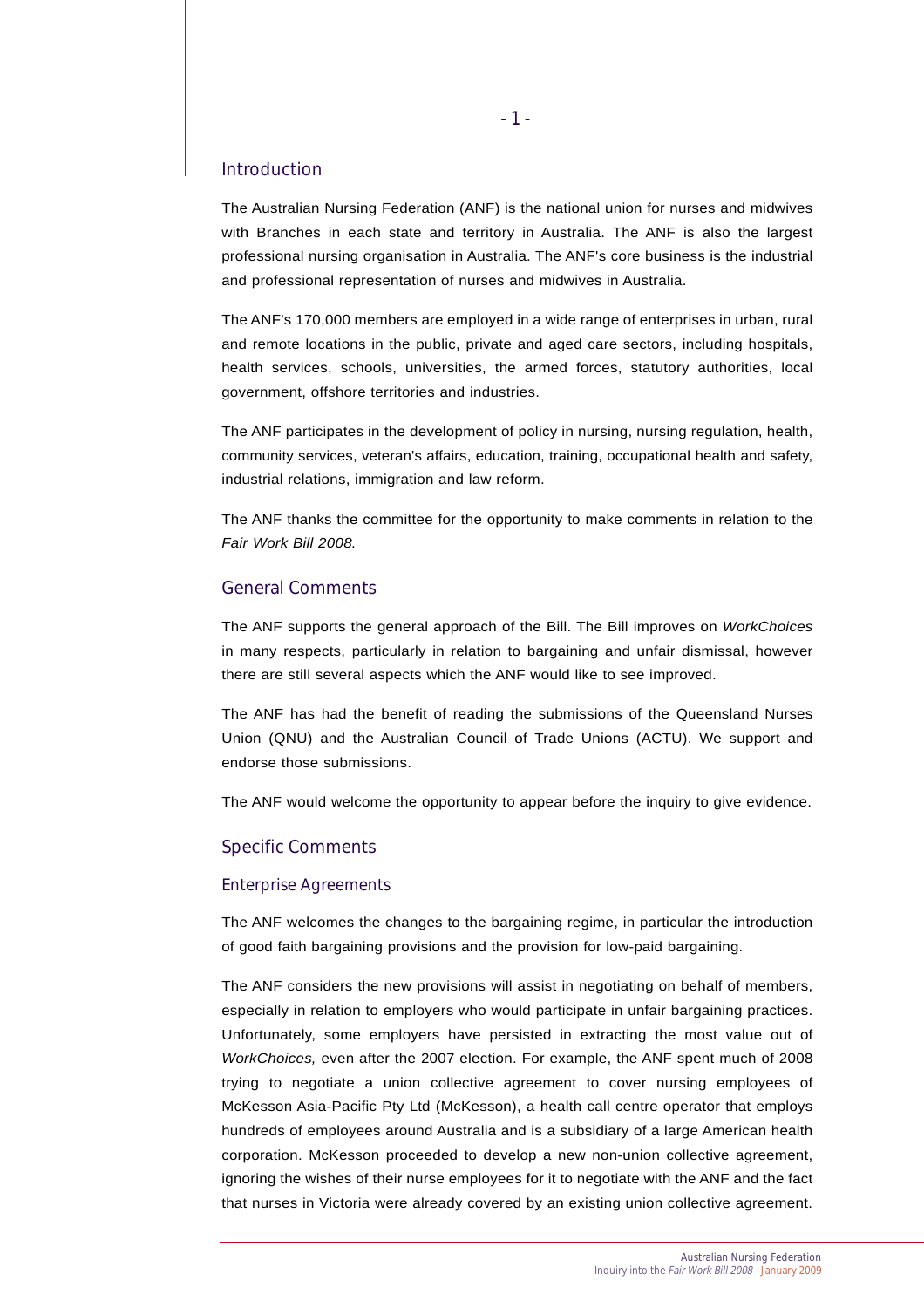The presence of good faith bargaining provisions in the legislation would have required McKesson to recognise, and bargain with, the ANF as the bargaining representative of our members (proposed clause 179). Further McKesson would have been required to, among other things, attend meetings with the ANF, provide the ANF with relevant information and give genuine consideration to, and reasons for responses to, proposals made by the ANF (cl.228). These provisions would have assisted the ANF in achieving a fair outcome for members.

#### Better off overall test

The ANF also welcomes the improved test which enterprise agreements are required to meet to be approved.

Under *WorkChoices*, several medical clinics in the Northern Territory made template non-union collective agreements that removed employees' rights to overtime rates; penalty rates for working on weekends, on evening and night shifts and on public holidays; various allowances; annual leave loading; rights to redundancy pay; and other entitlements. The agreements did not provide for any pay rise to compensate employees for losing award protections. Instead, employees remained on minimum award rates only. See, for example, *Cavenagh Medical Centre Collective Agreement.* Such agreements would not be able to be made under the new better off overall test.

*Forward with Fairness* provides for agreements such as these to continue to operate at least until their nominal expiry date, unless both parties agree to terminate them. The ANF believes that the Bill (or the transitional bill) should provide that employees can apply to Fair Work Australia to terminate or amend unfair *WorkChoices* agreements before their nominal expiry date, ie. those that would not meet the new test, to avoid continuing unfairness.

#### Pattern bargaining

The ANF opposes the continued restrictions on engaging in pattern bargaining, including the provisions that industrial action is not protected (and is subject to penalties) if it is taken in support of pattern bargaining (proposed clauses 409(4), 412, 413(2)).

Pattern, industry or sector wide bargaining is important in many industries, including the health industry, on sound industrial, commercial and public interest grounds.

Prohibiting pattern bargaining ignores consideration of the needs of the health industry. Pattern or industry wide industrial standards are often preferable to enterprise differences because they benefit employers, employees and the community generally. There are benefits in consistent wages and working conditions or in other words pattern outcomes.

Nursing and midwifery is an essential service provided to the Australian community and the quality of nursing care provided affects people from all walks of life. Nurses and midwives, wherever they work, need adequate resources to enable the provision of best quality care.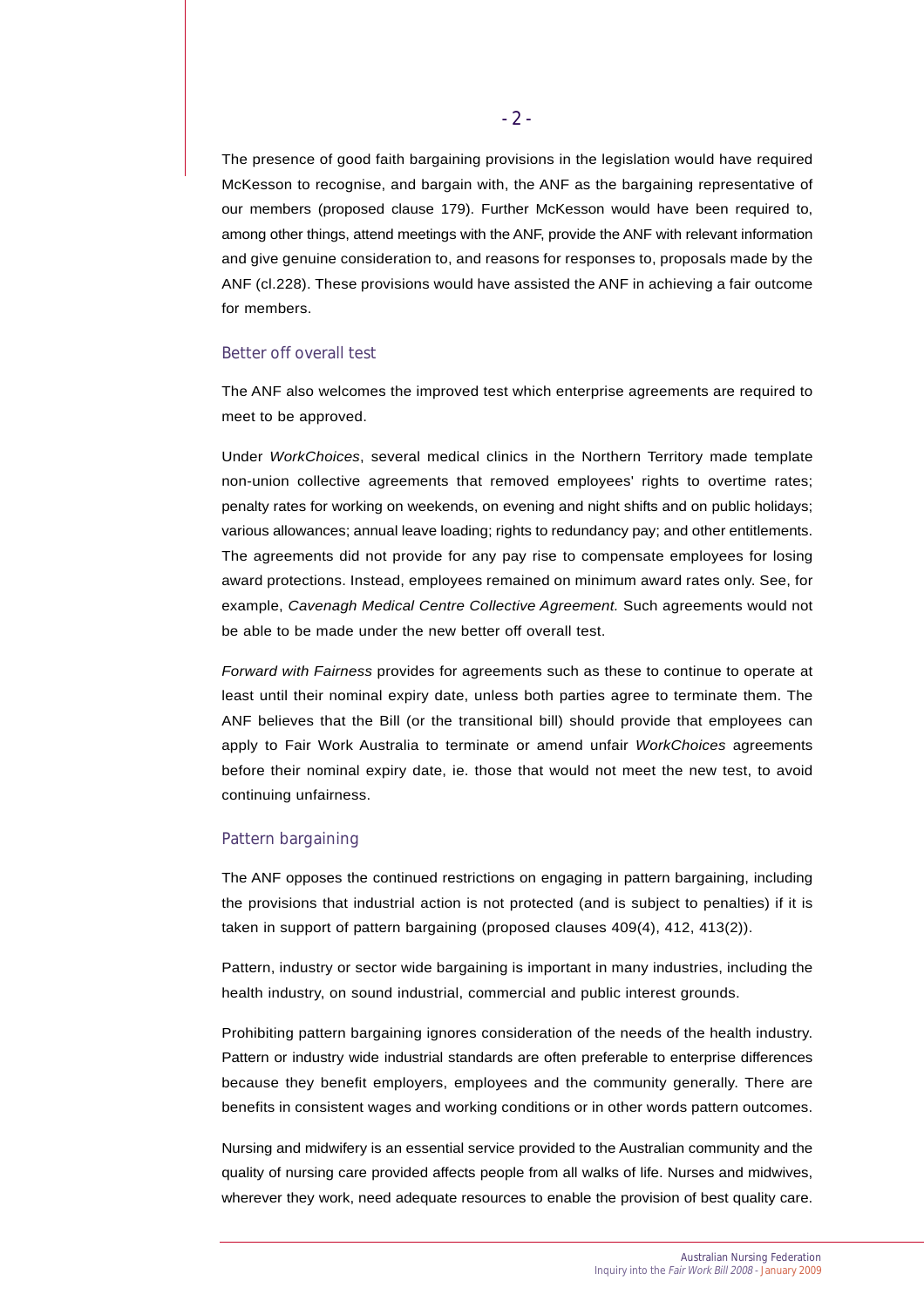Nurses and midwives need a secure and stable working environment to provide quality care and this is ensured by the ongoing recognition of the professions of nursing and midwifery. The value of the nurse or midwife is not determined by the setting in which they are employed, but by the consistent application of standards, including industrial standards.

The industrial and professional history of nursing and midwifery is founded on a recognition that the professions work across a range of settings in the health and welfare sectors. Nurses and midwives are a highly mobile workforce where staff shortages remain entrenched and ever growing. The impact of these characteristics on the nursing labour market has in part resulted in federal and state tribunals favouring consistent safety net wage and employment conditions in awards. As professions nurses and midwives strongly identify with each other regardless of the sector in which they work. This also serves to make them a clearly identifiable group by employers and the public. Common issues across the sectors such as labour shortages, workload management and wages and conditions bond us professionally and assist in maintaining standards of care. Further, common national training and registration requirements facilitate labour mobility and further strengthen the justification to bargain on a multi-employer or industry basis, and take industrial action in support of bargaining.

#### Unfair dismissal

The ANF welcomes the improvements in unfair dismissal rights.

One issue that still remains of concern to the ANF however, is the situation of loss of recognition of prior service for unfair dismissal purposes in a transfer of business situation.

Proposed clause 382 of the Bill would provide that an employee is protected from unfair dismissal if they have completed six months (or 12 months if a small business employer) of employment with their employer. Clauses 384 and 22 effectively provide that continuous service with a previous employer is counted for the purposes of the minimum employment period. However cl384(2)(b) provides an exception to this situation, allowing an employer to refuse to recognise an employee's prior service for unfair dismissal purposes provided the employer informs the employee in writing of this before the employee starts work with the new employer.

The ANF considers the new employer should not be able to unilaterally decide that a transferring employee, often with years of prior service, should have no unfair dismissal rights during their first six or 12 months with the new employer. If the old employer would have been required to dismiss the employee fairly, the new employer should be required to do the same.

What makes this situation worse is the provision could actually, and perversely, encourage employers to terminate transferring employees during the minimum period of employment. As an example of this, Aged Care Services Australia Group Pty Ltd (the company) is a company that is purchasing Commonwealth funded residential aged care facilities, at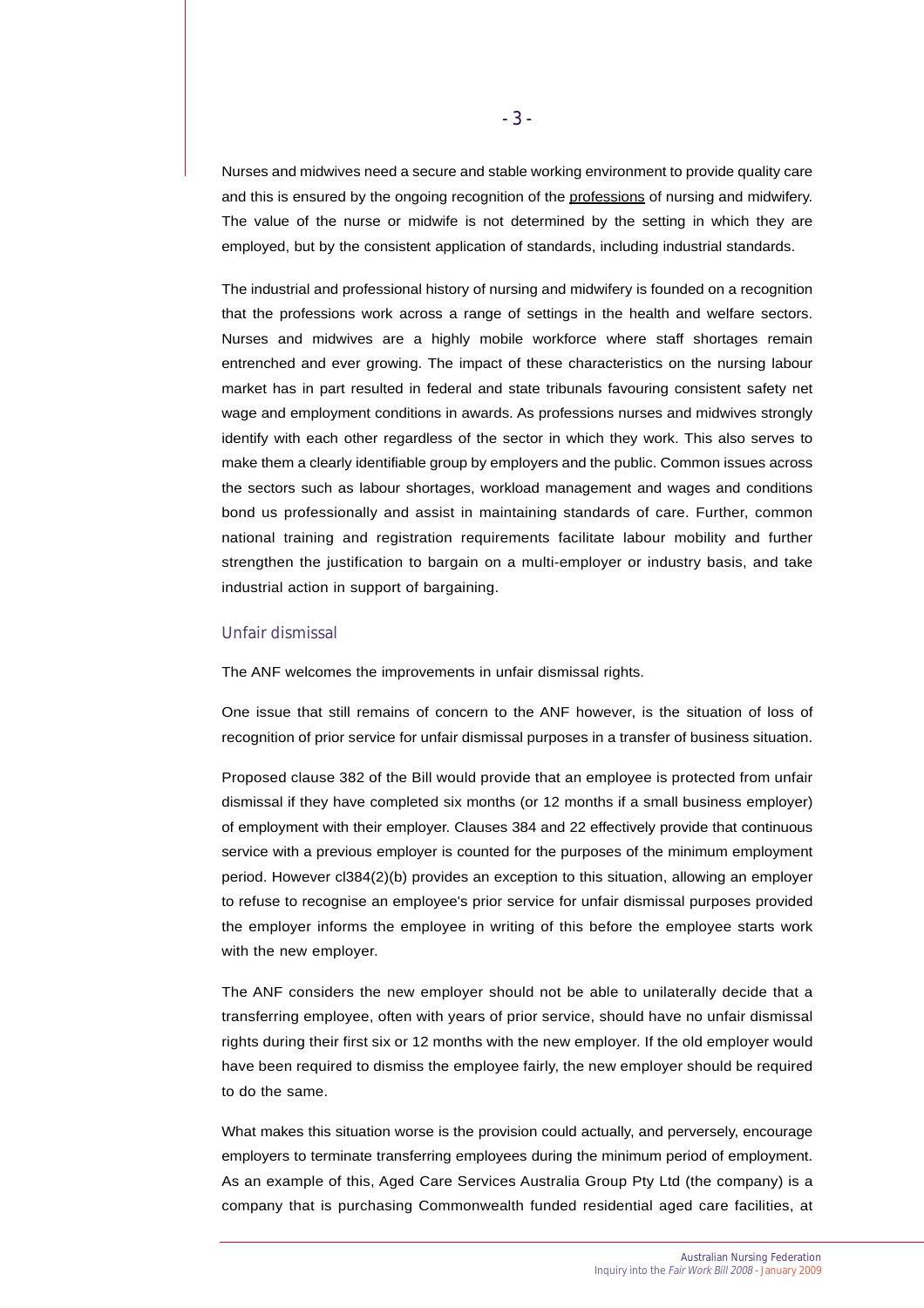the rate of four or five a month, all over Victoria. The company typically enters into a commercial contract with the seller whereby it commits to employing all the employees of the old employer on the same or similar conditions, thus overcoming any obligation on the old employer to pay severance pay (via the Nurses (Victorian Health Services) Award 2000). In return, the old employer compensates the company for the accrued or contingent liabilities of the transferring employees. In practice this means the purchase price of the nursing home is reduced by the amount of employee entitlements for which the company becomes responsible for.

The ANF was in the Australian Industrial Relations Commission with Mirboo North Aged Care in March 2008, who was selling the business to the company. They advised that they pay ACSAG (via the reduced sale cost of the nursing home) pro-rata long service leave for each transferring employee. This equates to 1.7333 weeks pay per year of service, per employee.

As long service leave is not a legal entitlement until 10 years of service, this provision creates a perverse encouragement for a new employer to take employees on as transferring employees, collect compensation from the old employer for contingent long service leave, advise the employee that prior service will not be recognised, and then terminate the employee during the minimum period of employment before any entitlement to take leave arises. Thus the new employer can simply pocket the equivalent of 1.7333 weeks pay per year of service, per terminated employee. The worst example to date was one ANF member who was terminated on the first day following a transmission of business.

The ANF considers the new employer should be required to recognise continuous service with previous employers. At the most, only Fair Work Australia should be able to decide that prior service should not be recognised (not the employer unilaterally).

The ANF also considers that the seven day time period to make an unfair dismissal claim is too short.

#### Payments relating to periods of industrial action

Division 9 of Part 3-3 of the Bill (proposed clauses 470 and following) would provide that an employer must not pay an employee in certain circumstances where industrial action occurs, and not at all if the action is unprotected. Where *partial work bans* occur, the employer can choose either to pay, to not pay at all, or to pay a reduced amount to employees undertaking the action. An employee can challenge a reduction as unreasonable at Fair Work Australia (FWA), but not a refusal by an employer to pay anything at all (clause 471).

The ANF considers that an employer should not be able to deduct pay in cases of partial work bans. Employees are still performing full hours of work and therefore should be recompensed accordingly.